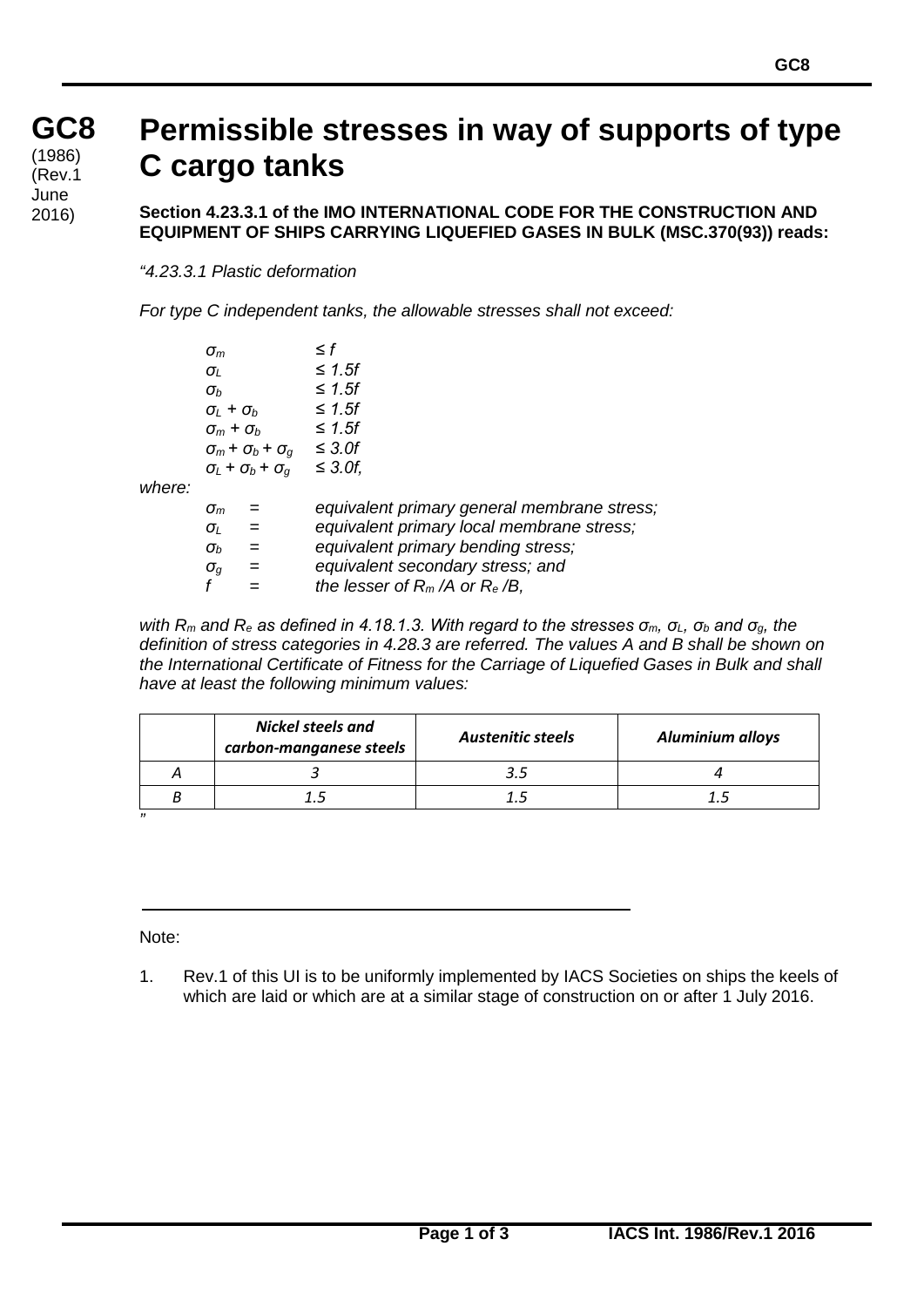## **Interpretation**

(cont)

**GC8**

The circumferential stresses at supports shall be calculated by a procedure acceptable to the Classification Society for a sufficient number of load cases.

#### **1. Permissible stresses in stiffening rings:**

For horizontal cylindrical tanks made of C-Mn steel supported in saddles, the equivalent stress in the stiffening rings shall not exceed the following values if calculated using finite element method:

 $\sigma_{e} \leq \sigma_{all}$ 

where:

 $\sigma_{all} = \min(0.57 R_m; 0.85 R_e)$ 

$$
\sigma_e = \sqrt{(\sigma_n + \sigma_b)^2 + 3\tau^2}
$$

 $\sigma_{e}$  = von Mises equivalent stress in N/mm<sup>2</sup>

 $\sigma_{\rm n}$  = normal stress in N/mm<sup>2</sup> in the circumferential direction of the stiffening ring

 $\sigma_{h}$  = bending stress in N/mm<sup>2</sup> in the circumferential direction of the stiffening ring

 $\tau$  = shear stress in N/mm<sup>2</sup> in the stiffening ring

 $R_m$  and  $R_e$  as defined in 4.18.1.3 of the Code.

Equivalent stress values  $\sigma_{\rho}$  should be calculated over the full extent of the stiffening ring by a procedure acceptable to the Classification Society, for a sufficient number of load cases.

#### **2. The following assumptions should be made for the stiffening rings:**

2.1 The stiffening ring should be considered as a circumferential beam formed by web, face plate, doubler plate, if any, and associated shell plating.

The effective width of the associated plating should be taken as:

.1 For cylindrical shells:

an effective width (mm) not greater than 0.78  $\sqrt{rt}$  on each side of the web. A doubler plate, if any, may be included within that distance.

where:

- $r =$  mean radius of the cylindrical shell (mm)
- $t =$  shell thickness (mm)
- .2 For longitudinal bulkheads (in the case of lobe tanks):

the effective width should be determined according to established standards. A value of 20  $t<sub>b</sub>$  on each side of the web may be taken as a guidance value.

where: